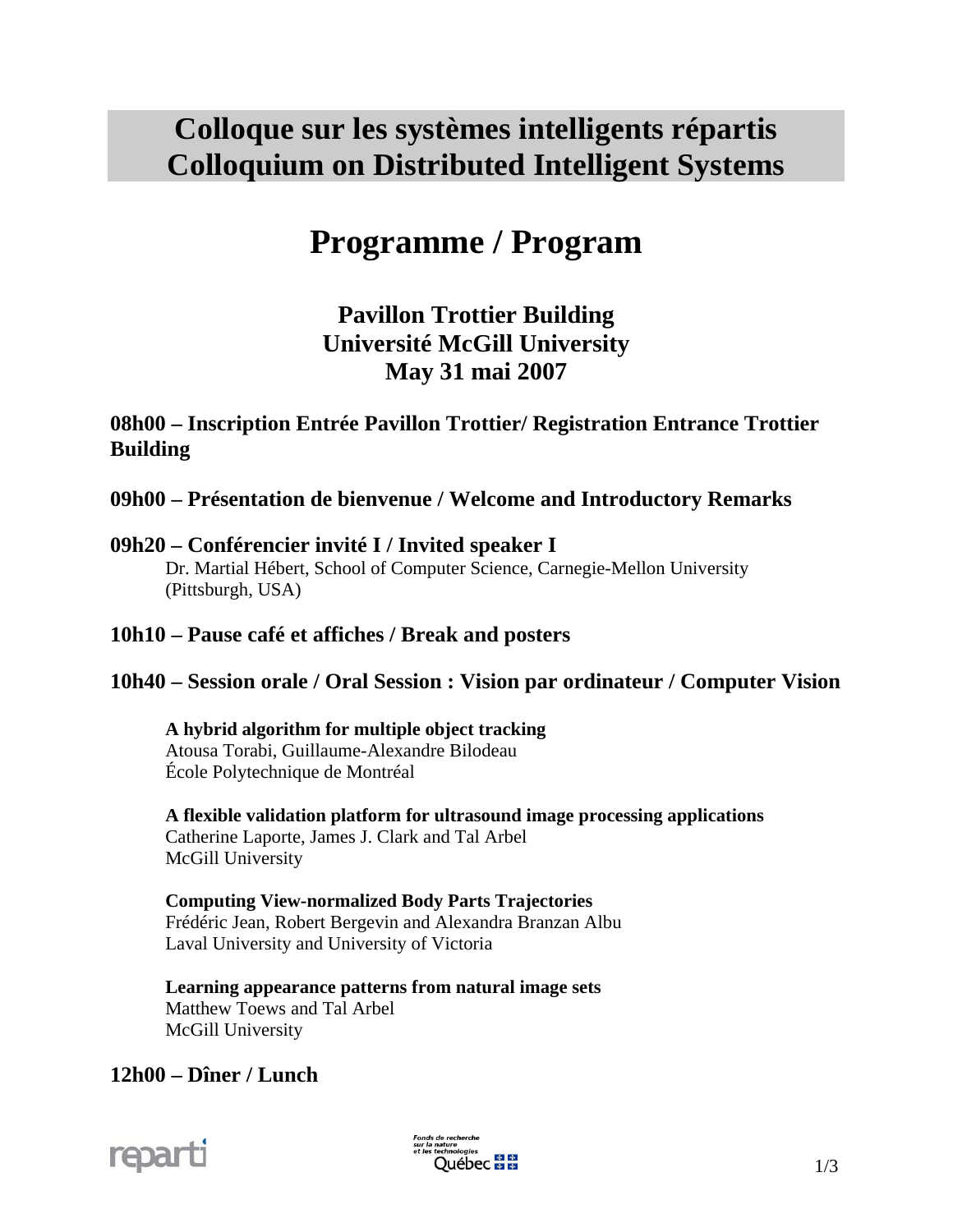## **13h00 – Affiches (voir liste ci-dessous) / Posters (see list below)**

## **13h20 – Conférencier invité II / Invited speaker II**:

Dr. Jean Côté, Robotics Division robotique, Institut de recherche Hydro-Québec Research Institute (Varennes, Canada).

## **14h10 – Session orale / oral session : Haptique-Robotique / Haptics-Robotics**

## **SmartWheeler: A robotic wheelchair test-bed for investigating new models of human-robot interaction**

 Amin Atrash, Robert Kaplow, Nan Lin, Chris Prahacs and Joelle Pineau McGill University

**Combinaison des estimés de vitesse angulaire obtenus par les accélérations tangentielle et centripète d'un corps rigide**  Philippe Cardou et Jorge Angeles Université McGill

### **14h50 – Pause café et affiches / Break and posters**

## **15h20 – Session orale / oral session : Haptique-Robotique / Haptics-Robotics**

 **NELI Framework for Foot Haptic Platform in a Cable-Driven Locomotion Interface**  Martin J.-D. Otis, Charles du Tremblay, Marielle Mokhtari, Denis Laurendeau and Clément M. Gosselin Laval University

#### **Nouvelles méthodes de stimulation tactile**  Vincent Hayward, Haptics Laboratory Université McGill

#### **16h00 – Fermeture / Closing**